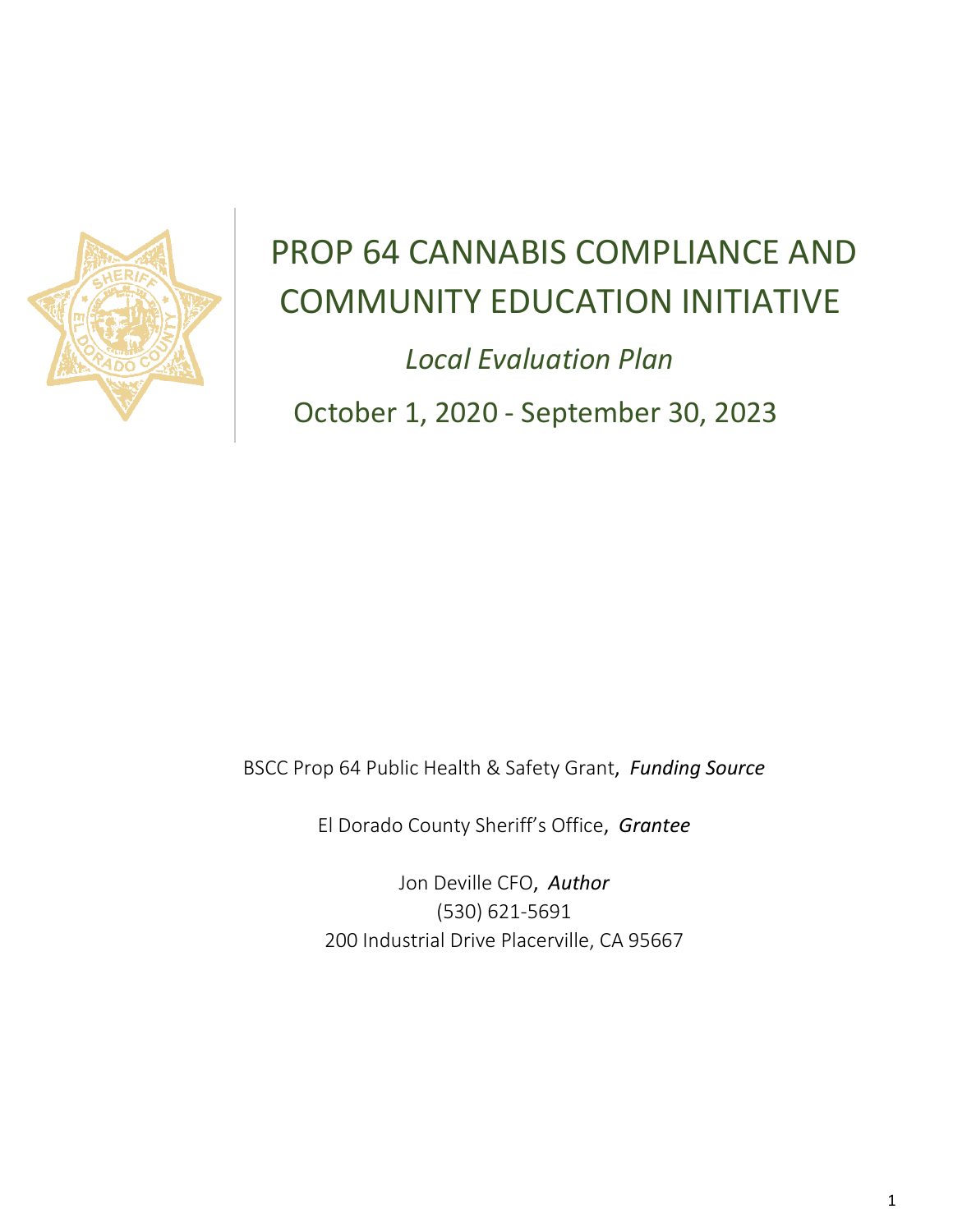### *Project Background*

El Dorado County has been heavily burdened with the onset of illegal marijuana grow operations since medical marijuana became legal as part of the Compassionate Use Act in 1996. Similarly, El Dorado County has experienced a significant increase in illegal marijuana activity since recreational use of the drug was passed by voters in 2016. El Dorado County has many rural areas where marijuana cultivation and manufacturing can be easily concealed by the terrain and abundance of vegetation. The El Dorado County Sheriff's Office has recognized the direct risk this poses to the overall public safety and more specifically to our impressionable youth. We discovered a need for a program that will exclusively focus on early education, outreach, and intervention of youth exposed to cannabis. The funds received from the Proposition 64 Public Health and Safety Grant Program will enhance our education outreach efforts to both the community and it's youth, while increasing the resources for proper oversight and administration of enforcement and compliance efforts of illegal marijuana grow sites.

The funds from the grant support the implementation of the Anti-Marijuana Youth Outreach Pilot Program (AMYOPP) and one dedicated El Dorado County Deputy Sheriff. Our dedicated Deputy will participate in our AMYOPP with the Rescue Union School District (RUSD) to teach middle school adolescents and their parents the detriments of using cannabis. Additionally, our dedicated Deputy will be responsible for collaborating with the El Dorado County Code Enforcement and the Sheriff's Narcotic's unit. Together they will perform enforcement activities and provide preventative efforts that improve the welfare and protection of the public.

AMYOPP is a safe and creative space for middle school youth that is managed by the RUSD staff and monitored by the El Dorado County Sheriff's Office. It offers engaging activities and services to at-risk youth that provide healthy life skills training and focuses on the risks of marijuana use. AMYOPP is a multicomponent curriculum that addresses the social, cognitive, and health risks associated with the use of cannabis. Participants will be referred to the program by the RUSD staff based on their level of exposure risk to marijuana. Our target population is any gender and middle school aged youth with medium to high exposure risk. A series of surveys and interviews will be used to determine the risk and needs of each participant. Based on the specific needs of the participants, the immersive activities will include counseling, life and social skills coaching, mentoring, job shadowing, pro-social and recreational events.

| <b>Goals</b>                                                                                                | <b>Objectives</b>                                                                                                                                                                                |
|-------------------------------------------------------------------------------------------------------------|--------------------------------------------------------------------------------------------------------------------------------------------------------------------------------------------------|
| (1) Serve as a resource for education related to<br>cannabis use and health and safety impacts to the       | Educational outreach showing youth the potential health risks of cannabis use                                                                                                                    |
| county                                                                                                      | Create educational opportunities in our community for children, adolescents, parents, and<br>teachers to illustrate that marijuana is dangerous to the health and development of young<br>people |
| (2) Increase availability of enriching programs to<br>engage at-risk youth                                  | Increase the enrichment programs available for youth in the community that will keep them<br>engaged in healthy lifestyles                                                                       |
| (3) Increase enforcement efforts related to<br>legalization of cannabis to enhance overall public<br>safety | Perform enforcement activities that improve the welfare and protection of the general<br>public.                                                                                                 |
|                                                                                                             | Provide preventative efforts and protection of the public from dangers affecting safety such<br>as crimes, disasters, or impacts due to the legalization of cannabis                             |

There are three (3) goals for our Prop 64 cannabis compliance and community education initiative: **Table 1.**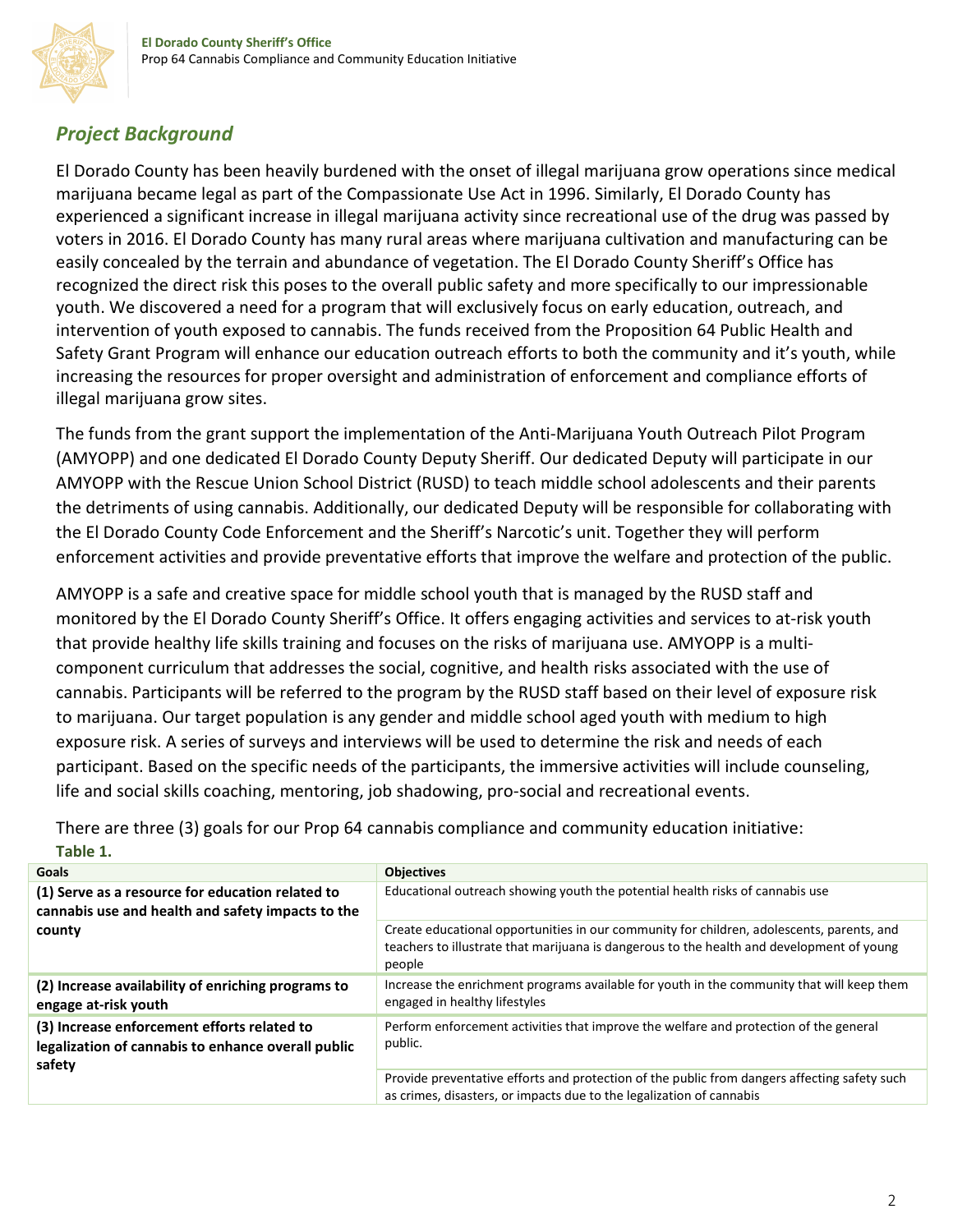### *Process Evaluation*

El Dorado County Sheriff's Office (EDSO) will use the pre and posttest evaluation methods for the process evaluation. Both qualitative and quantitative data collections will be used to ensure efficiency and fidelity are met throughout the life of the grant. Both the Anti-Marijuana Youth Outreach Pilot Program and the enforcement efforts will adhere to these methods. The project oversight structure and overall decision-making process for the project is depicted on the management plan in Appendix  $A^1$ .

#### **Anti-Marijuana Youth Outreach Pilot Program (AMYOPP)**

The activities performed by participants in AMYOPP will be documented and tracked with RUSD secure databases and excel spreadsheets. Pre and post data will be collected, analyzed, and recorded using restorative task data, public service data, and student body data. Qualitative methods will be used to gather information for intangible ideas and perceptions that involve one-on-one interviews, focus groups, and event observations. Quantitative methods will be used to assess patterns in data via surveys, questionnaires, polls, and self-evaluations.

#### **Table 2.**

| <b>Collection Milestones</b>                                                                                                       |  |  |
|------------------------------------------------------------------------------------------------------------------------------------|--|--|
| At entrance/exit to AMYOPP, start/end of each activity or event, intermittently, completion of goal, start/end of each community   |  |  |
| event                                                                                                                              |  |  |
| <b>Determinants</b>                                                                                                                |  |  |
| Attendance, demographics, understanding of material, satisfaction of participants, successful completions, reflections/opinions of |  |  |
| community                                                                                                                          |  |  |

All forms and data for AMYOPP will be collected at each activity or event and analyzed on a semimonthly basis by the Rescue Union School District (RUSD)<sup>2</sup>. Activity logs will be required for all AMYOPP events in order measure staff satisfaction and verify the oversight structure of the events.

#### **Enforcement Efforts**

The enforcement activities performed will be documented and tracked with ArcGIS databases and excel spreadsheets. Post activity data will be collected using both qualitative and quantitative methods. Qualitative methods will be used to gather information from interviews, investigation reports, and cross examinations. Quantitative methods will be used to assess patterns in data via the ArcGIS surveys.

<span id="page-2-0"></span> $1$  Please see Appendix A for management plan

<span id="page-2-1"></span><sup>2</sup> Please see appendix B for RUSD organization chart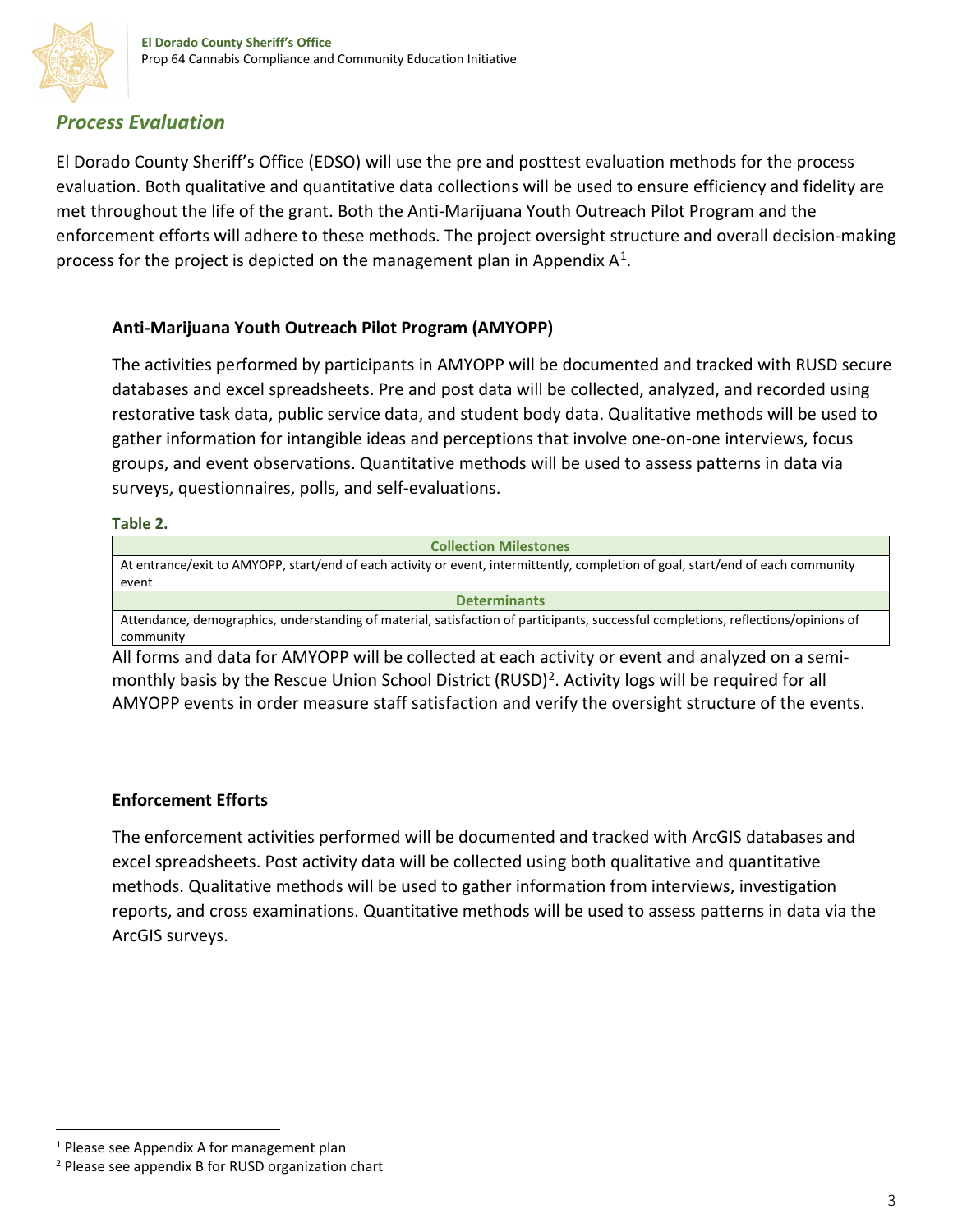

#### **Table 3.**

| <b>Collection Milestones</b>                                                                                                |  |  |
|-----------------------------------------------------------------------------------------------------------------------------|--|--|
| After a completed interview, investigation, cross examination, enforcement activity                                         |  |  |
| <b>Determinants</b>                                                                                                         |  |  |
| Start/end dates, gathered intel, allocation of resources, level of compliance, referral to other services, manual summation |  |  |

All forms and data for enforcement efforts will be analyzed on a quarterly basis by EDSO grant staff to ensure fidelity and proper oversight. Activity logs will be required per interaction for all enforcement efforts by using the ArcGIS survey platform.

#### *Data Collection and Analysis*

El Dorado County Sheriff's Office will analyze data from AMYOPP and the enforcement activities using Excel and ArcGIS Survey 123 on a quarterly basis. EDSO will use ArcGIS Survey 123 to track and report surveys, questionnaires, attendance, assessments, and investigation findings. EDSO and RUSD will use Excel for data cleansing and to house the raw data. Both qualitative and quantitative methods will be used to compile data from multiple agencies. The qualitative data will help us understand the quality of our project and the quantitative data will help us understand how well we are meeting our projected goals. Both Excel and ArcGIS Survey 123 will adhere to grant security protocols. All staff have a duty to protect the systems and related documents from physical and environmental damage and are responsible for the correct use, operation, care, and maintenance of data. It is prohibited for staff to allow an unauthorized user to access the systems or documents at any time or for any reason.

All forms, documents, pictures, flyers, surveys, questionnaires, databases, and spreadsheets are required to be shared on a quarterly basis with the day-to-day fiscal contact for EDSO<sup>3</sup>. All the documents and data will be gathered, organized, and stored in a secure location at EDSO for the life of the grant period.

#### Qualitative

AMYOPP staff will be responsible for collecting qualitative data from the program assessments, activities, events, focus groups, and counseling sessions. Participants will include students, teachers, coaches, counselors, RUSD and EDSO staff members, and community members. The dedicated EDSO Deputy is responsible for the collection of qualitative data from interviews, investigations, cross examinations, and other enforcement activities. The qualitative data from AMYOPP and the EDSO Deputy will help us understand the perspectives of all parties involved and create opportunities to improve our effectiveness. The day-to-day EDSO fiscal contact is responsible for using inferential statistics to draw conclusions from the datasets using correlation, regression, and thematic analysis.

#### **Assessments**

The RUSD staff counselors are heavily involved with the youth in AMYOPP from the start. The counselors are responsible for assessing the youth at entry and exit from the program. The assessment forms are provided by EDSO and create an in-depth knowledge of each participant, their level of

<span id="page-3-0"></span><sup>&</sup>lt;sup>3</sup> Please see appendix C for EDSO organization chart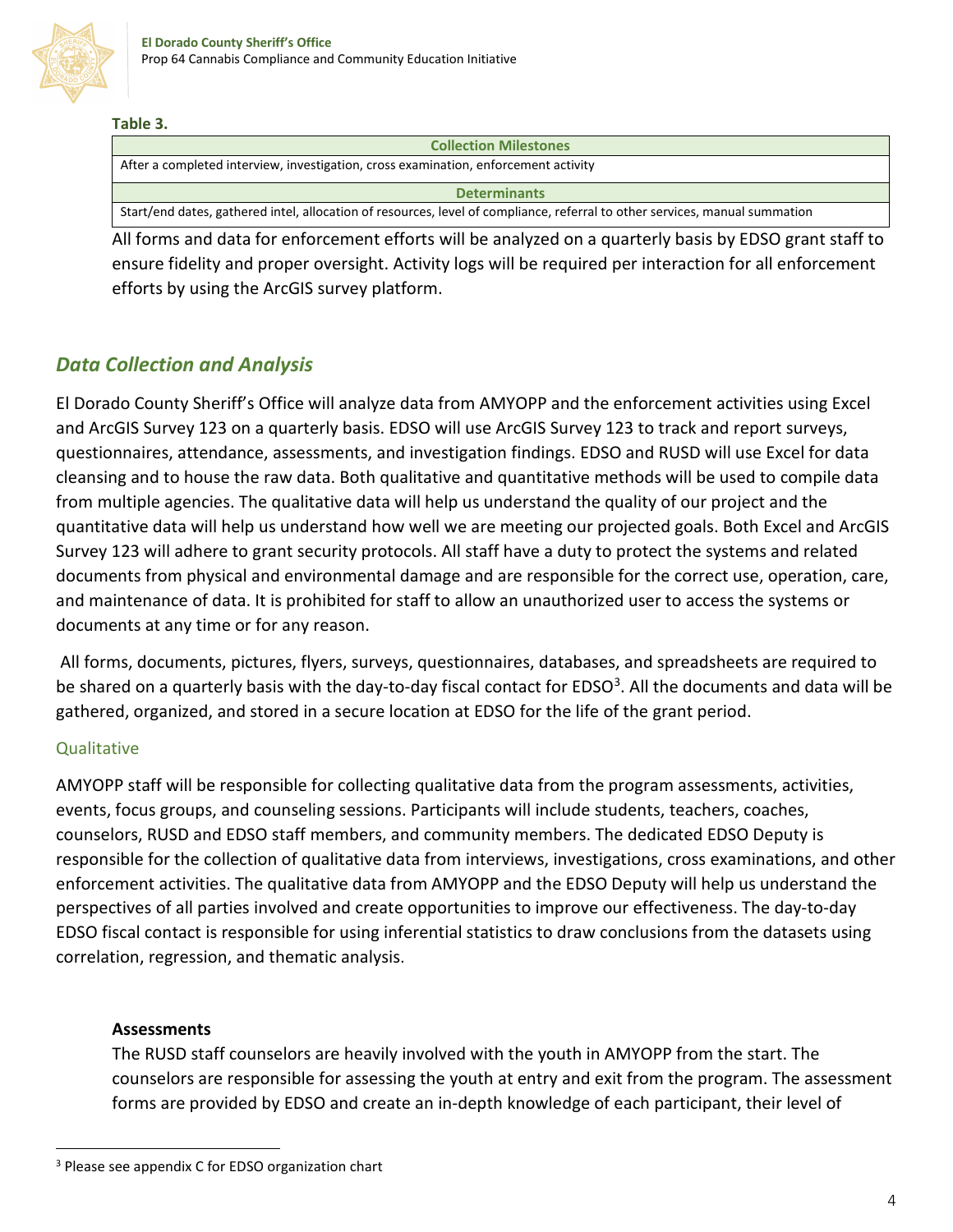

exposure to marijuana, and their environments. The data from the exit assessment will be used to determine successful program completion. This data will remain in a secure network location with password protections. Individual participant sensitive information will only be stored for the duration of the grant period and will not be shared at any evaluation meetings.

#### **Counseling Sessions**

The original assessments of the AMYOPP participant will help determine which individuals are more likely to require counseling services. These sessions can be scheduled by the counselor or the individual and can be in depth or a quick exchange. The focus is to achieve individual progression/successful completion of AMYOPP activities. Individuals will be given the opportunity to complete feedback surveys on their experiences. The counselors will coordinate with RUSD to ensure safe and confidential meetings are conducted.

#### **Activities/Events**

Youth participants, staff, and the community will be encouraged to complete feedback surveys for all AMYOPP activities and events. The results will give RUSD and EDSO insight into the needs and levels of saturation the activities are providing. The data will prove the quality of our activities and events and determine if changes need to be made.

#### **Focus Groups**

The RUSD staff will have opportunities to conduct focus groups with youth participants, parents, and community members. The discussions can be either guided or open and all participants will be encouraged to complete a feedback survey. The desire is to learn about the concerns and opinions that surround youth marijuana use. The venue (either online or in person) will be an appropriate size space that is comfortable and private.

#### **Interviews/Investigations**

The EDSO dedicated Deputy will gather useful qualitative data from interviews and investigations on enforcement efforts. Only data pertaining to the allocation of resources, compliance issues, and type of referral cases will be collected. No personal information will be recorded or stored. The desire is to identify types, patterns, or relationships in code enforcement and illegal marijuana grow sites.

#### **Quantitative**

The process/outcome evaluation data from AMYOPP and the enforcement activities will be entered into Excel and the ArcGIS platform for analysis. The data will either be transferred from forms or directly inserted. Descriptive and quasi-experimental statistical methods will be used to analyze the quantitative data with an objective lens. The results will produce information relevant to the progress of our project and measure the level of completion for the goals using text, graphs, and charts. The day-to-day EDSO fiscal contact will be responsible for merging the data from all agencies in a reportable form that the grant evaluation team will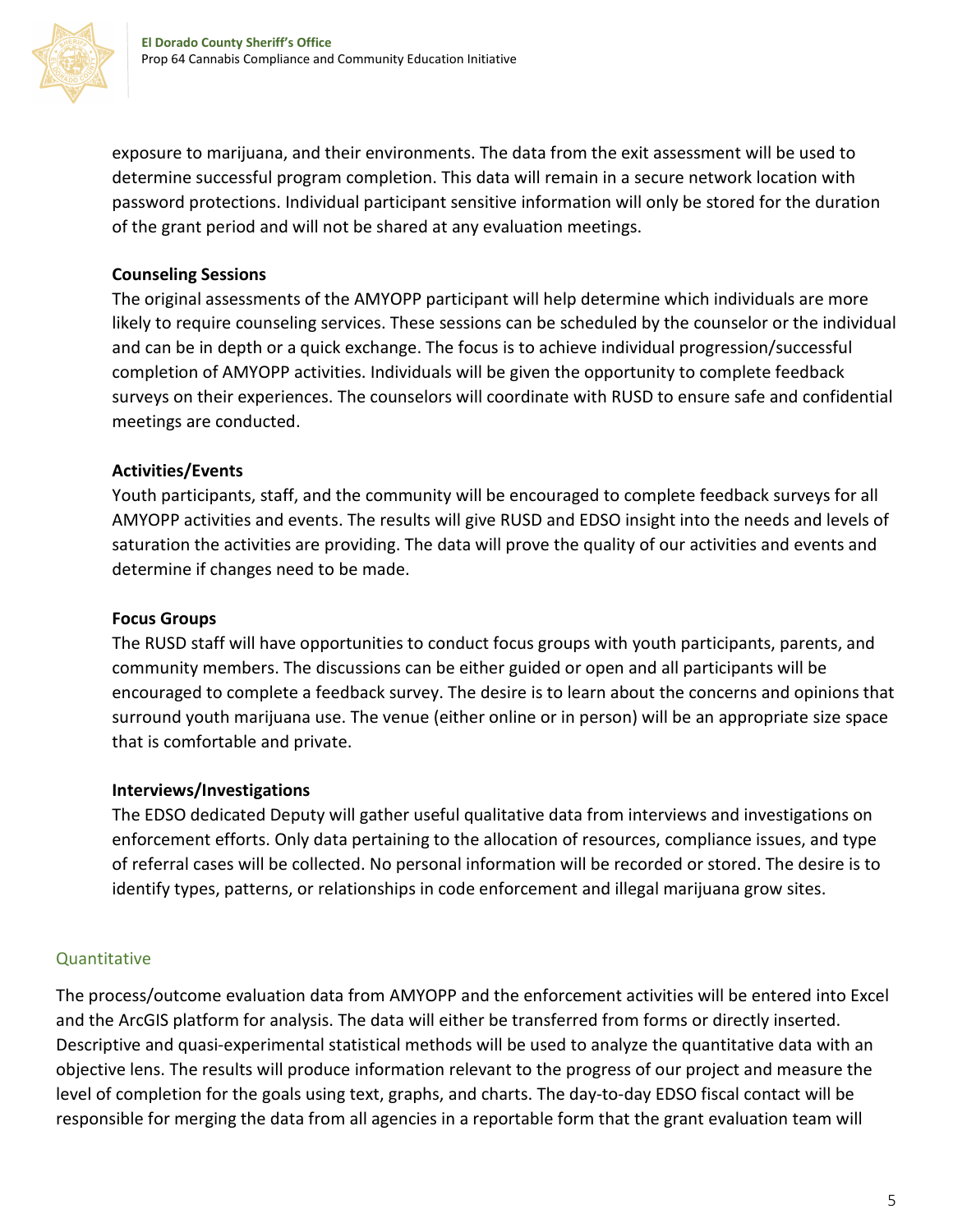

utilize during quarterly meetings. Any issues that arise from the data will be shared with the project leads and RUSD grant staff for a resolution.

### *Outcome Evaluation*

El Dorado County Sheriff's Office (EDSO) will use the pre and posttest evaluation methods for the outcome evaluation. Both qualitative and quantitative data collections will be used to ensure the inputs directly relate to the outputs and impacts listed on the EDSO Project Logic Model<sup>4</sup>. The final collection of data from RUSD and the enforcement efforts will take place at the end of the last quarter of the grant period. The results will be compiled by the day-to-day EDSO fiscal contact and distributed to the evaluation team for review, discussion, and finalization.

RUSD and EDSO will use the components of Improvement Science and Plan-Do-Study-Act Cycles to determine if the outcomes are related to the project or some other source. Improvement Science brings order to a variety of methods by integrating problem analysis, research, solution development, measure of processes, and rapid refinement. Plan-Do-Study-Act Cycles evaluate the factors of an activity and determine if the changes are causing progression. This transfers the qualitative/quantitative data into research-based and evidence-driven continuous improvement plans with the goal of increasing effectiveness. **Table 4.**

| <b>GOAL EVALUATION</b>                                                                                                                                 | <b>EXPECTED OUTCOMES</b>                                                                                                                                                                                              |
|--------------------------------------------------------------------------------------------------------------------------------------------------------|-----------------------------------------------------------------------------------------------------------------------------------------------------------------------------------------------------------------------|
| Serve as a resource for education related to cannabis use<br>and the health and safety impacts to the county                                           | 125 social media interactions with parents and community                                                                                                                                                              |
|                                                                                                                                                        | 325 face-to-face interactions with parents and community                                                                                                                                                              |
| Create educational outreach showing youth the potential<br>health risks of cannabis use                                                                | 450 youth reached through our range of activities (recreational, behavior<br>plans, career counseling, mentoring, leadership training, life skills training,<br>pro-social events, substance use awareness education) |
| Create educational opportunities in our community to<br>illustrate the dangers to health and development of young<br>people that marijuana use imposes | 95 Friday night events                                                                                                                                                                                                |
| Increase the availability of enriching programs to engage                                                                                              | 15 youth assessed and successfully completed AMYOPP                                                                                                                                                                   |
| at risk youth in healthy lifestyles                                                                                                                    | 75 individual or group counseling sessions                                                                                                                                                                            |
|                                                                                                                                                        | 75 youth life skills coaching                                                                                                                                                                                         |
| Increase enforcement efforts related to legalization of<br>cannabis to enhance overall public safety                                                   | 275 code enforcement inspections                                                                                                                                                                                      |
|                                                                                                                                                        | 150 code enforcement violations (depreciating with time)                                                                                                                                                              |
|                                                                                                                                                        | 6 new retail permits issued                                                                                                                                                                                           |
|                                                                                                                                                        | 100% legal retailer education/training on youth cannabis use                                                                                                                                                          |
| Perform enforcement activities that improve the welfare                                                                                                | 100 marijuana grow investigations                                                                                                                                                                                     |
|                                                                                                                                                        | 35 surveillances (aerial and ground)                                                                                                                                                                                  |
| and protection of the public                                                                                                                           | 5 environmental tests performed                                                                                                                                                                                       |
| Provide preventative efforts and protection of the public                                                                                              | 50 other law enforcement investigations stemming from illegal marijuana<br>grow sites (child endangerment, BHO labs, illegal firearms)                                                                                |
| from dangers affecting safety such as crimes, disasters,<br>or impacts due to the legalization of cannabis                                             | 20,000 eradicated plants                                                                                                                                                                                              |

<span id="page-5-0"></span><sup>4</sup> Please see Appendix D for EDSO Project Logic Model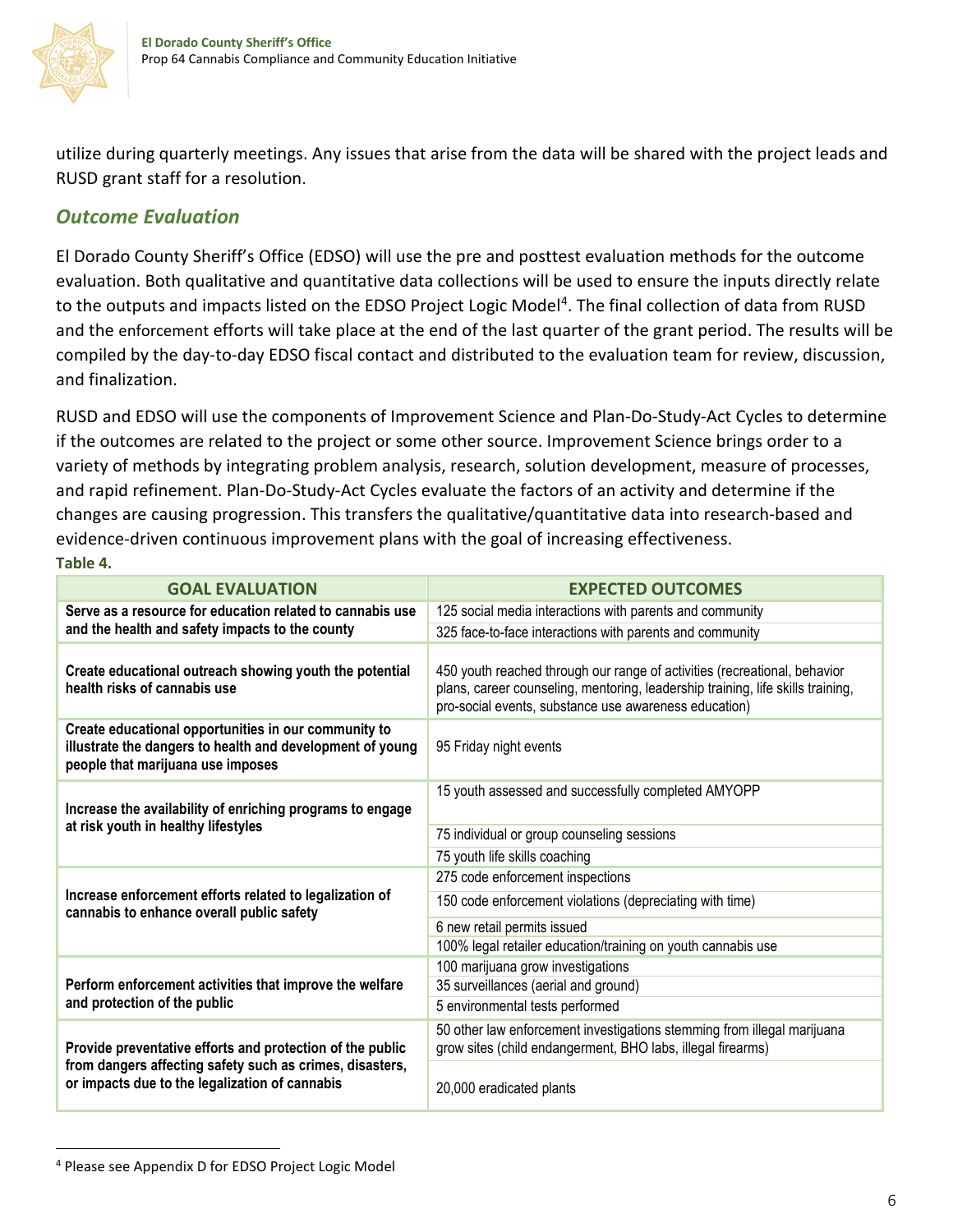

#### **Participant success**

The success of the participants enrolled in AMYOPP and the community is monitored through the entry/exit assessments and the intermittent surveys completed throughout the program. Participant narratives disclose the positives gained/appreciated from the project and any suggested ways to improve it. Success is measured by a decrease in youth risk status and an increase in attendance, confidence, behavior, health, and overall awareness of the detriments of marijuana use.

#### **Activity success**

The success of AMYOPP is determined by any reduction in risk status for youth enrolled. Each program activity is considered successful if the participants are better off socially, cognitively, and physiologically than when they entered. The enforcement efforts are determined successful by a reduction in overall illegal marijuana grow sites and fewer code enforcement violations. Additionally, any increase in community awareness of the detrimental impacts from illegal marijuana grows will be considered successful.

#### Evaluation Team

The evaluation team will consist of 3 EDSO stakeholders, 2 RUSD stakeholders, 1 retired law enforcement officer, and 1 retired youth program coordinator. The team will meet on a quarterly basis to discuss the data collected from AMYOPP and the enforcement efforts. The team will thoroughly analyze and reformulate any activities or processes that are not meeting the initial goals or objectives. Recommendations for improvements can come at the individual participant or system level. The intention for the evaluation team is to provide program transparency in the process and outcome evaluations of EDSO's Prop 64 Cannabis Compliance and Community Education Initiative.

#### *Reporting Schedule*

El Dorado County Sheriff's Office will meet all BSCC reporting requirements and deadlines.

**Quarterly Progress Report:** EDSO grant staff will submit the Prop 64 Quarterly Progress Reports to the BSCC per the dates outlined in the Data Reporting Guide. Per the instructions on the Guide, EDSO will report the general project overview, the data for public health awareness and education in schools and community, the youth enrollment/exit quarterly totals, and the cannabis compliance and enforcement activity completion quarterly totals. Furthermore, the grant evaluation team will provide information on the quarterly evaluation results of AMYOPP and enforcement efforts.

**Local Evaluation Report:** EDSO grant staff will submit the required 3-year Prop 64 Local Evaluation Report (LER) by the deadline outlined in the BSCC LER guide. The LER will be based on the original Local Evaluation Plan and will identify whether the project was successful in achieving its goals and objectives.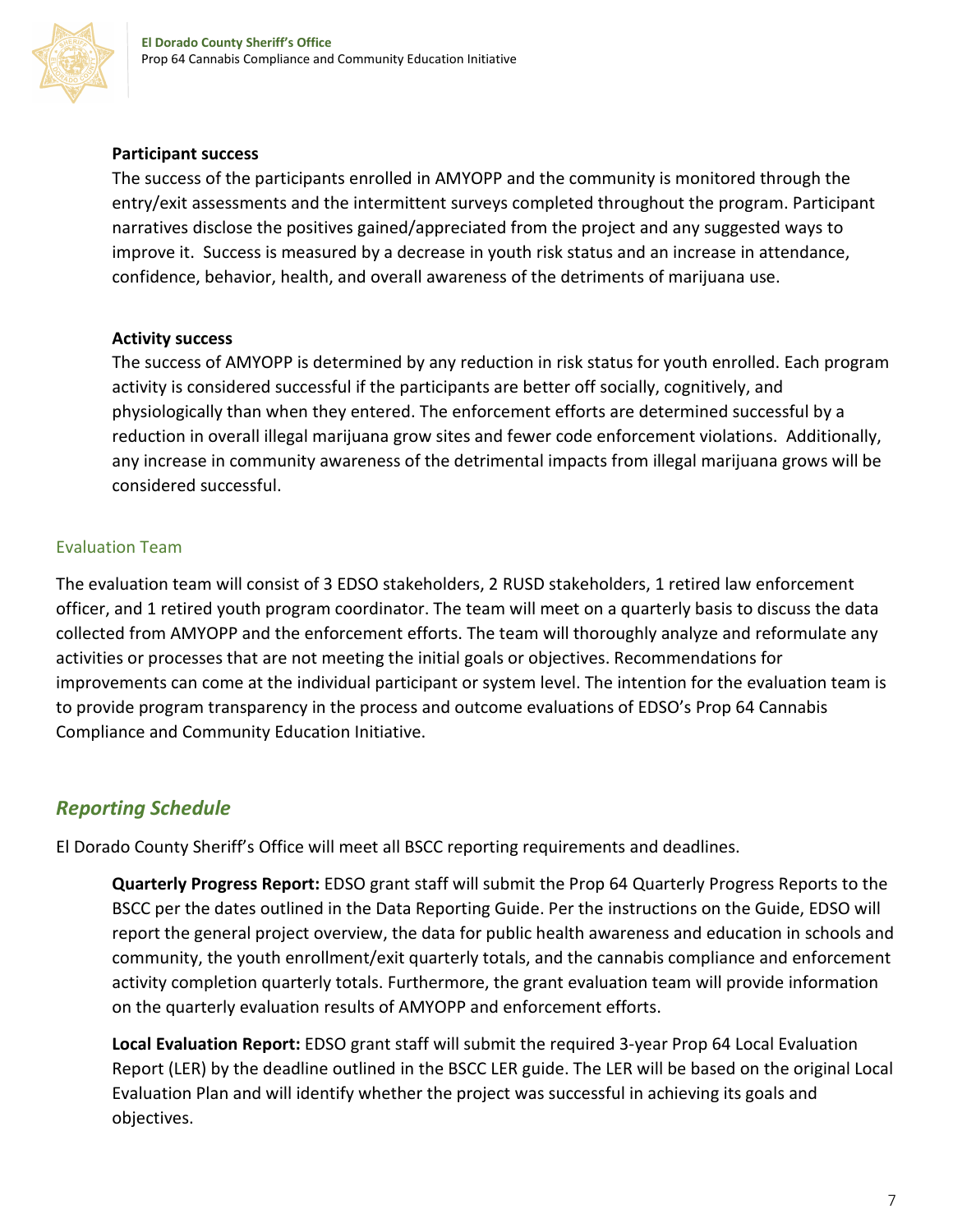

| EDSO PROP 64 CANNABIS COMPLIANCE AND COMMUNITY EDUCATION INITIATIVE |                                             |                  |  |
|---------------------------------------------------------------------|---------------------------------------------|------------------|--|
| Position (# of personnel)                                           | <b>Reports To</b>                           | <b>Funded By</b> |  |
| Project director (1)                                                | <b>BSCC</b>                                 | General fund     |  |
| Financial officer (1)                                               | <b>Project Director</b>                     | General fund     |  |
| Day-to-day Program Contact (1)                                      | <b>Project Director</b>                     | General fund     |  |
|                                                                     |                                             |                  |  |
| Dedicated deputy sheriff (1)                                        | Day-to Day Program Contact/Project Director | Grant            |  |
| Day-to-day fiscal contact (1)                                       | <b>Financial officer</b>                    | General fund     |  |
| RUSD project director (2)                                           | Financial officer                           | Grant            |  |
| RUSD day-to-day fiscal contact (2)                                  | RUSD project director                       | Grant            |  |
| RUSD day-to-day operations (2)                                      | RUSD project director                       | Grant            |  |
| RUSD coach (1)                                                      | RUSD day-to-day operations                  | Grant            |  |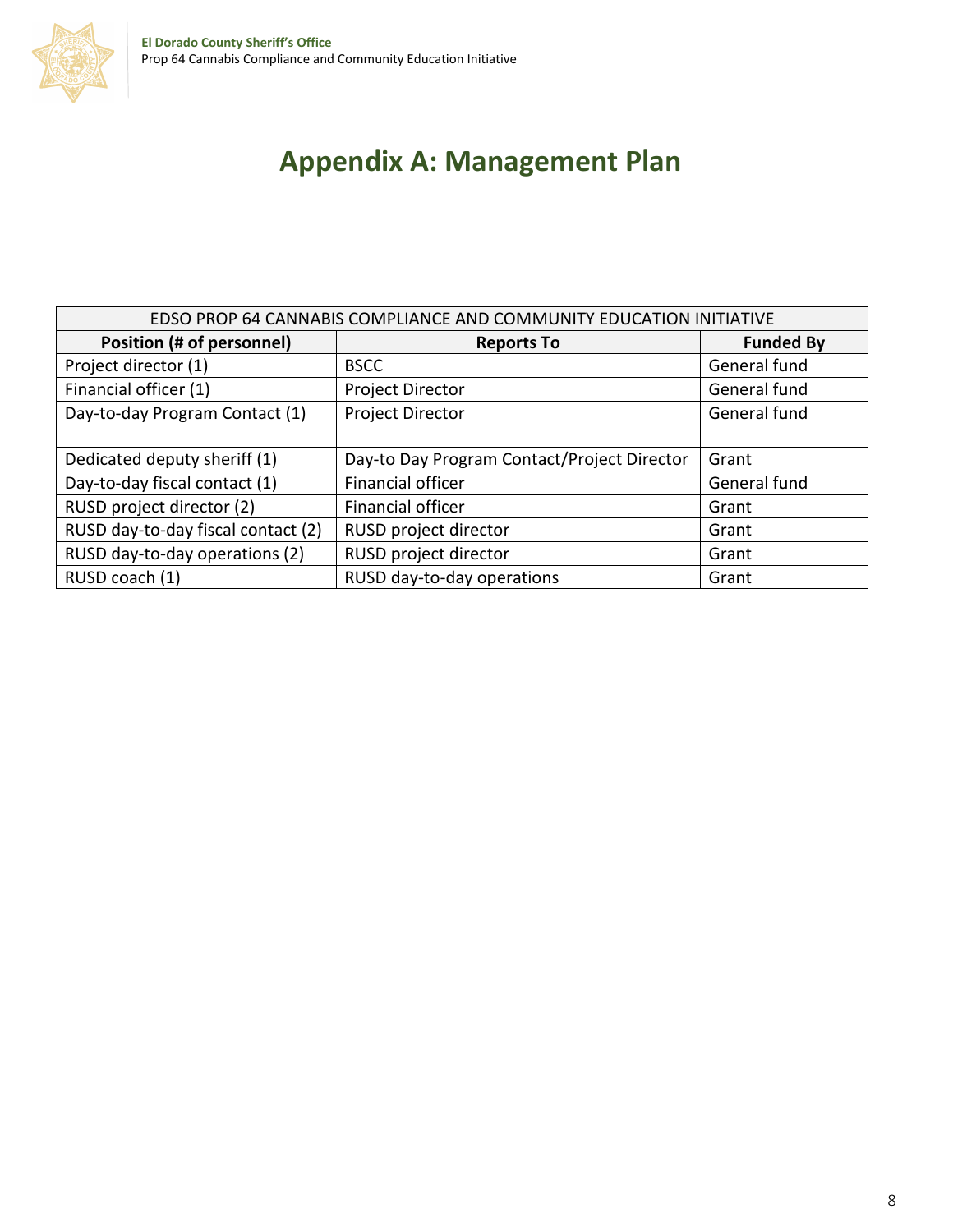## **Appendix B: Rescue Union School District Organization Chart**

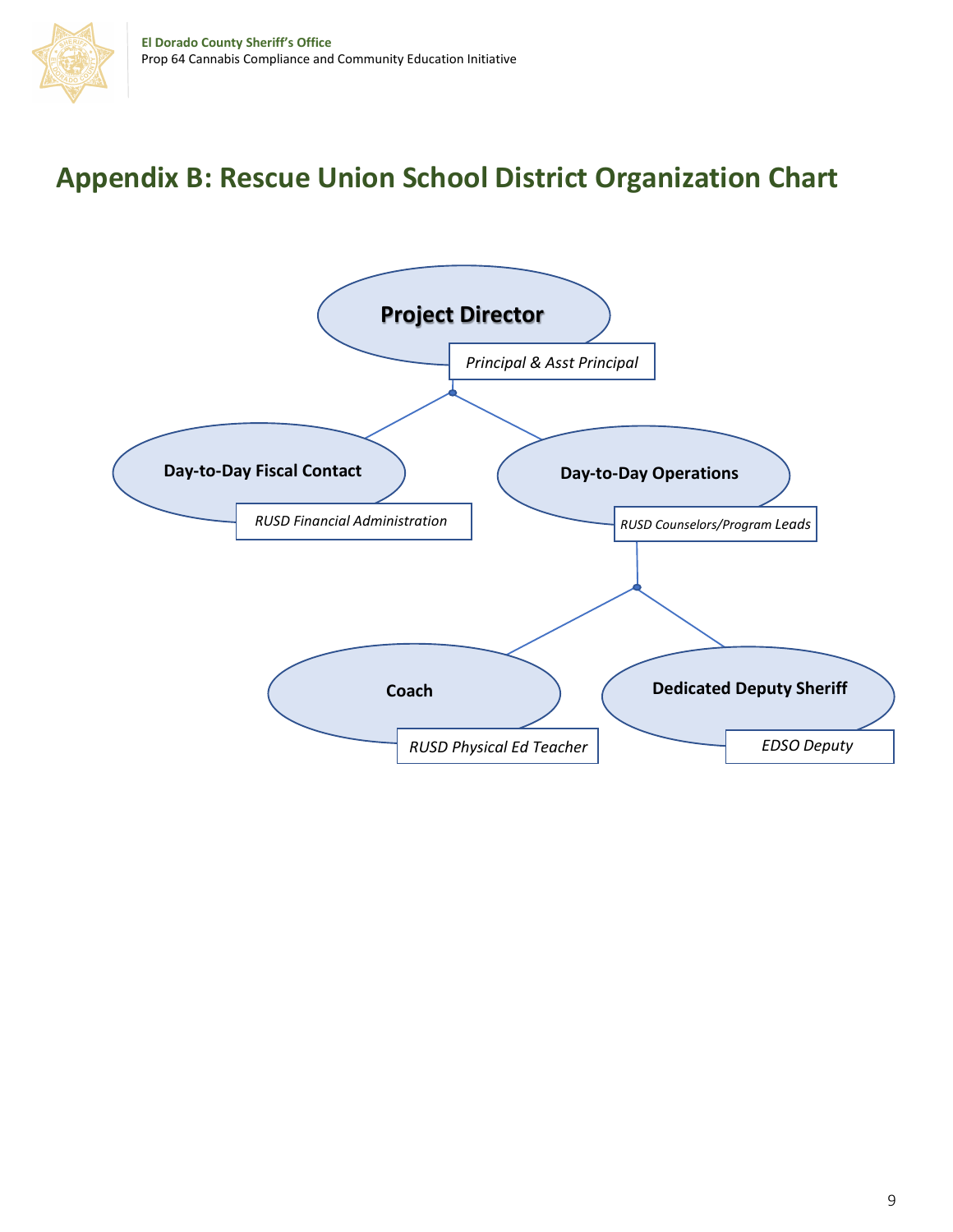## **Appendix C: El Dorado County Sheriff's Office Organization Chart**